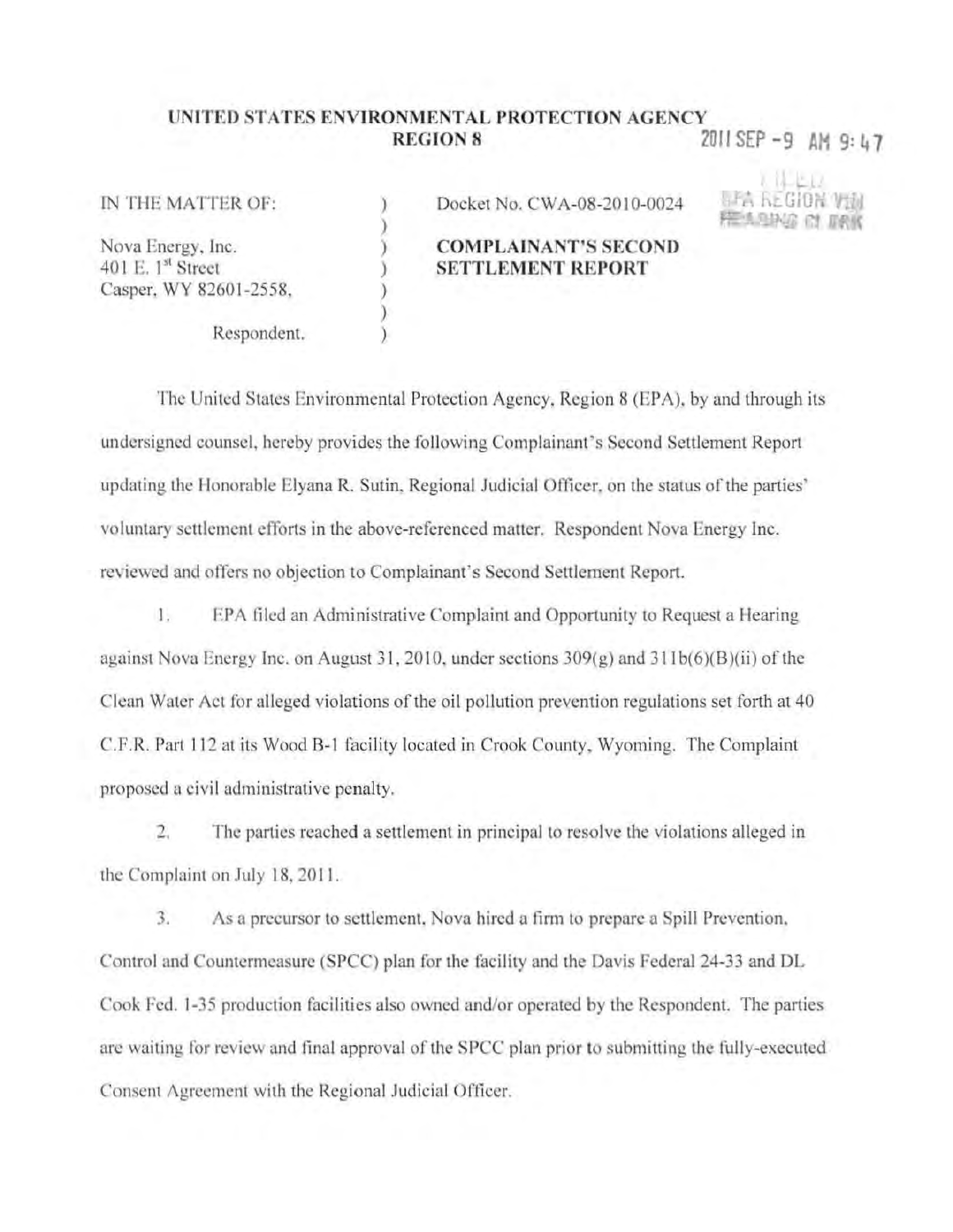4. The Respondent asked its contractor for a status update conccrning development of the SPCC plan on August 12, 2011. EPA is uncertain of whether the contractor responded.

5. EPA also requested prior to filing the Consent Agreement that Respondent properly remove and dispose of oil-contaminated soils at the facility. EPA has not received notice whether this action has been performed.

6. The parties request until October 14, 2011. to finalize the SPCC plan and file a Consent Agreement with the Regional Judicial Officer fully resolving this matter. In the event that the SPCC plan has not been finalized or the contaminated soils removed, the parties commit to filing a Consent Agreement by this date that includes these itcms as compliancc requirements to be performed by a specified date.

Respectfully submitted this  $9^{+-}$  day of September. 2011.

UNITED STATES ENVIRONMENTAL PROTECTION AGENCY, REGION 8, Complainant.

Amy Swanson, Enforcement Attorney U.S. EPA. Region 8 1595 Wynkoop Street (8ENF-L) Denver, CO 80202-1129 Telephone: 303/312-6906